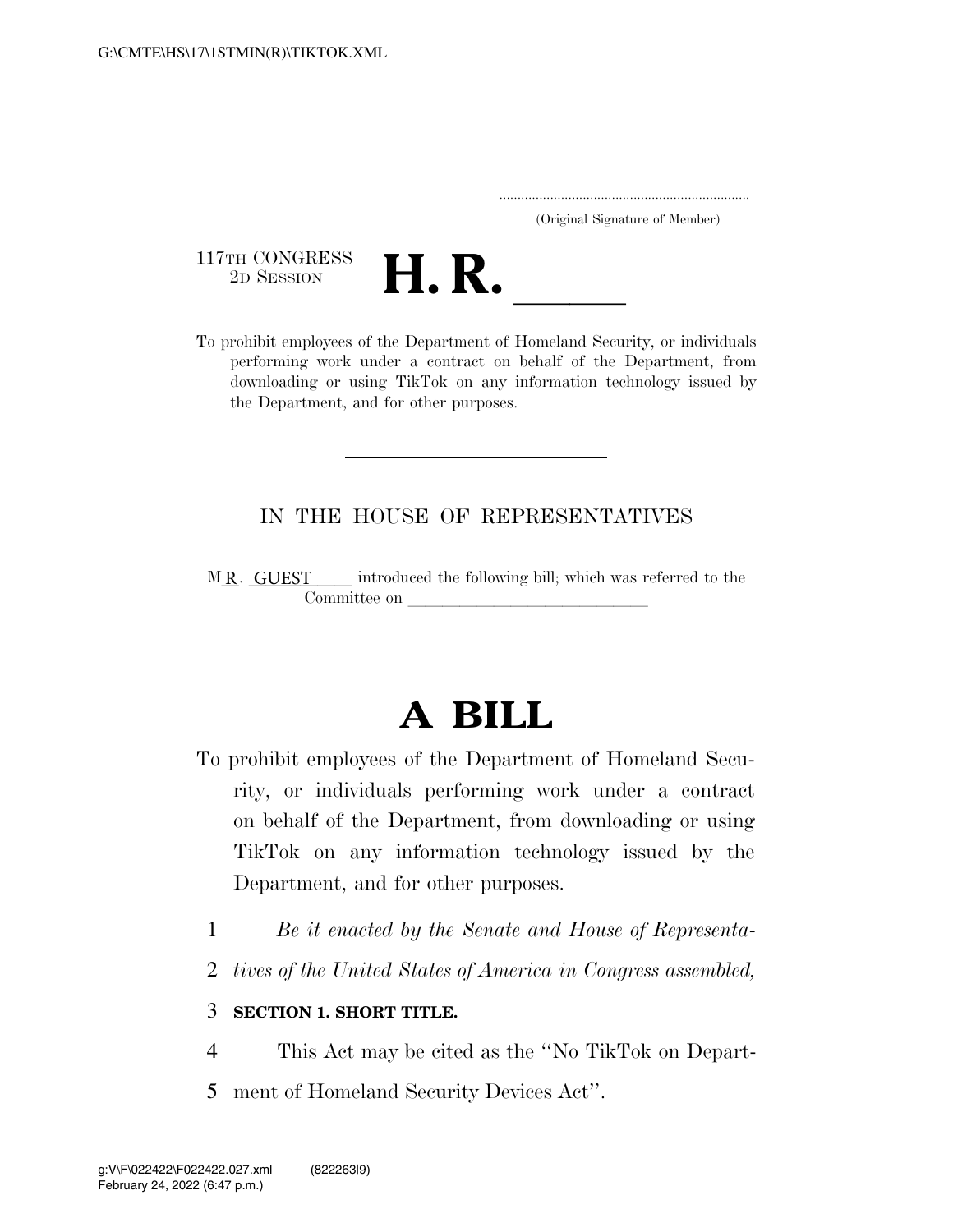| 1 SEC. 2. PROHIBITION ON THE USE OF TIKTOK ON DEPART- |
|-------------------------------------------------------|
| MENT OF HOMELAND SECURITY INFORMA-                    |
| <b>TION TECHNOLOGY.</b>                               |

(a) DEFINITIONS.—In this section—

 (1) the term ''covered application'' means the social networking service TikTok or any successor application or service developed or provided by ByteDance Limited (or any successor entity) or an entity (or any successor entity) owned by ByteDance Limited or any such successor entity; and

 (2) the term ''information technology'' has the meaning given such term in section 11101(6) of title 40, United States Code, except that subparagraph (C) of such section shall not apply.

 (b) PROHIBITION ON THE USE OF TIKTOK ON DE- PARTMENT OF HOMELAND SECURITY INFORMATION TECHNOLOGY.—

18 (1) IN GENERAL.—Not later than 60 days after the date of the enactment of this Act, the Secretary of Homeland Security, in consultation with the Di- rector of the Cybersecurity and Infrastructure Secu- rity Agency of the Department of Homeland Secu- rity, shall develop standards and guidelines for the Department requiring the removal of any covered application from information technology of the De-partment.